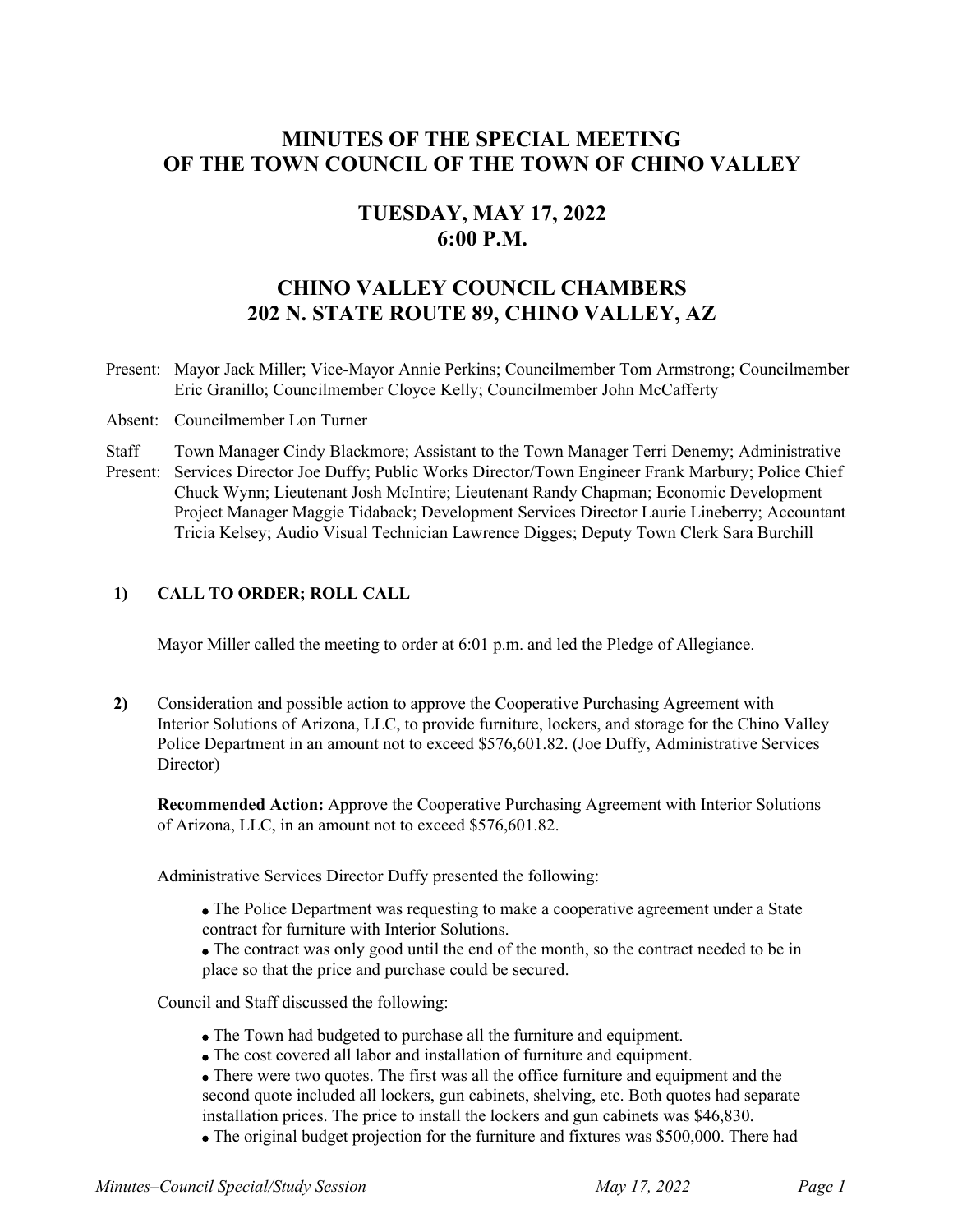been an increase to the actual budget, and with the change orders to the project, it was estimated the project would be \$200,000 under what was projected for the entire project. In the upcoming budget, there was \$700,000 budgeted for equipment and \$500,000 for furniture.

The next item that would be brought to Council would be for all the door locks, video and monitoring, and communication equipment. Staff had quotes for that equipment. Putting all the costs together, the entire project from day one would be just over \$9 million. This included the architectural fees, construction, equipment, and furniture.

The lockers had power inside so that radios and equipment could be charged.

MOVED by Vice-Mayor Annie Perkins, seconded by Councilmember Cloyce Kelly to approve the Cooperative Purchasing Agreement with Interior Solutions of Arizona, LLC, in an amount not to exceed \$576,601.82.

AYE: Mayor Jack Miller, Vice-Mayor Annie Perkins, Councilmember Tom Armstrong, Councilmember Eric Granillo, Councilmember Cloyce Kelly, Councilmember John **McCafferty** 

## **6 - 0 PASSED - Unanimously**

#### **3) ADJOURNMENT**

MOVED by Vice-Mayor Annie Perkins, seconded by Councilmember Cloyce Kelly to adjourn the meeting at 6:11 p.m.

AYE: Mayor Jack Miller, Vice-Mayor Annie Perkins, Councilmember Tom Armstrong, Councilmember Eric Granillo, Councilmember Cloyce Kelly, Councilmember John **McCafferty** 

#### **6 - 0 PASSED - Unanimously**

**STUDY SESSION TUESDAY, MAY 17, 2022 6:05 P.M.**

**Council Chambers 202 N. State Route 89 Chino Valley, Arizona**

## **1) CALL TO ORDER; ROLL CALL**

Mayor Miller called the meeting to order at 6:11 p.m.

**2)** Presentation and discussion regarding the preliminary budget for Fiscal Year 2022/2023. (Joe Duffy, Administrative Services Director)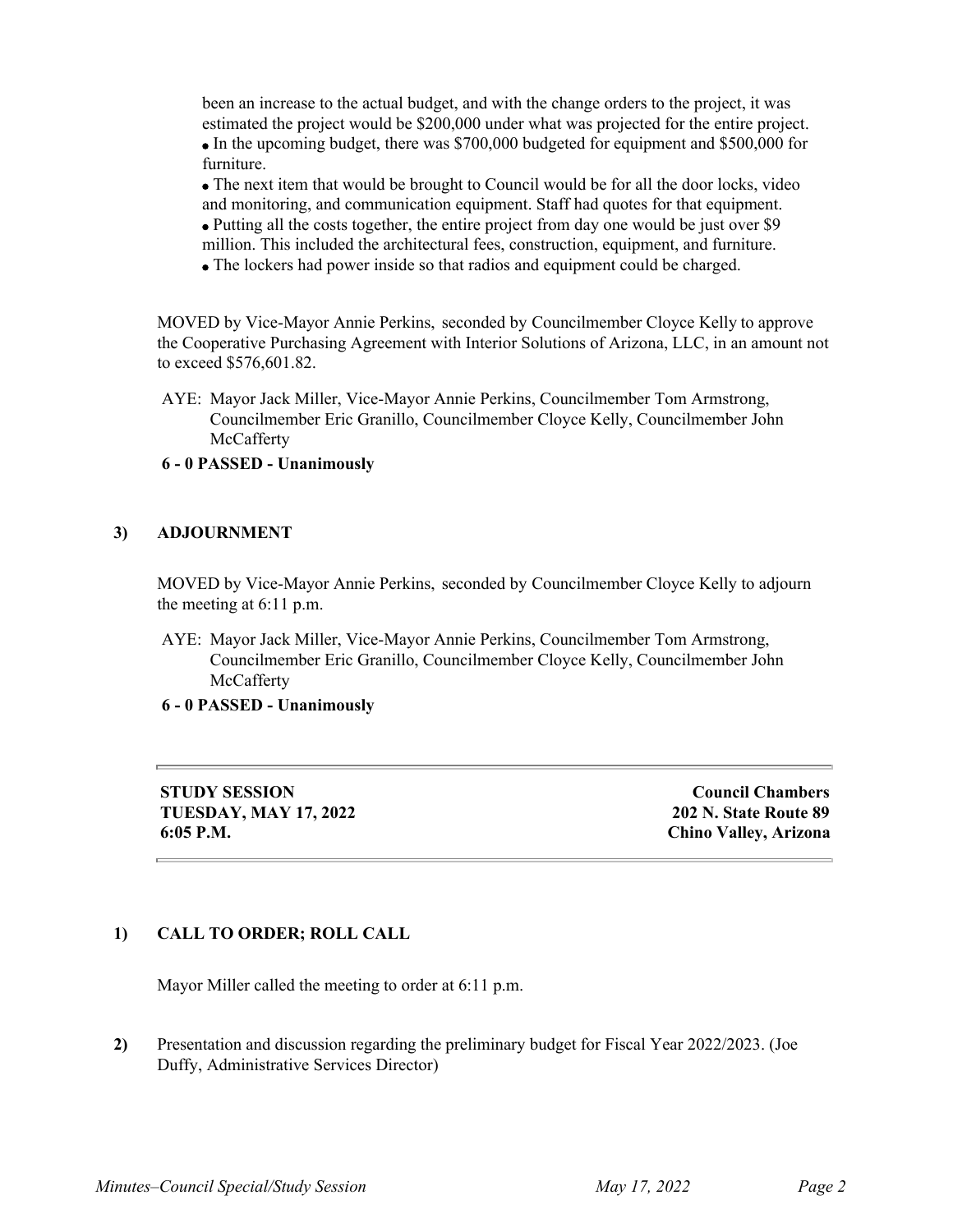Administrative Services Director Duffy presented the following:

#### *Revenue and Expense Overview*

• Staff had been compiling information for the budget since February.

It was a complicated budget, and the Town would be spending a lot of money trying to get things done. This was because the Town did not spend as much money in the current year and there were several old and new projects that could be done.

- Staff began the budget with the Council priorities.
- Staff's graph had color coded the projects by year.

Projects included in Year One included General Plan, payment management program, and design of sewer treatment plant expansion. The second and third years included getting projects done (many would get completed), increasing use of technology, expansion of IT system, improving resident communication, accelerating the road maintenance program, increasing maintenance activities overall for all facilities, obtaining water providers, and a new Town Hall complex (five years out).

Overall, the numbers were good, with positive trends.

Staff conservatively estimated revenues and overestimated the expenses. This gave the Town more money at the end of the year, and it allowed the Town to build up reserves in all of their funds.

Retail sales continued to increase, which was in large part due to internet sales. Staff expected that trend to continue.

There continued to be strong construction activity, and staff expected it to continue at a healthy pace. This would lead to more water service accounts, which in turn would help the enterprise fund.

The Town was in good and stable condition, with good reserves, and strong revenue funds.

State shared revenue estimates were provided by the League of Cities and Towns. The net change from fiscal year 2021/2022 to 2022/2023 was significant, especially in the State Shared income tax. The Town's share was so large, that staff thought at least a half million dollars should be reserved as one-time revenue instead of ongoing revenue. The Town should not count on that revenue year after year. The State shared income tax revenue was typically two years behind the income collected by the State. The revenue shares to the Town would be at the beginning of Covid, and there could be significant changes to next year's revenue shared amount.

Vehicle license tax was stable and ongoing, as was the State highway user revenue.

They had started the previous budget year with \$9.6 million, but ended with \$9 million, having spent an extra \$600,000. Revenues were up \$1 million, and expenses were down \$600,000. They would be starting the new budget with \$1 million more than planned. Because of this, staff was budgeting more aggressively to try and spend down some of the reserves and get some projects completed.

- The reserves were more than double what was required.
- Required reserves could not be spent. They were to be saved as a rainy-day fund.
- The excess reserves were extra funds, and more than the policy required.
- One-time revenues were funds that would only be received by the Town once.
- Ongoing revenues were funds that were stable revenue funds received by the Town.

Ongoing expenses should not exceed the ongoing revenues. This included salaries, wages, supplies, utilities, etc.

Longtime revenues were one-time projects, capital projects, vehicle purchases, etc.

The previous year, the Town barely got above the one-time revenues, even though they had expected to dip into the reserves. This year they would be budgeting aggressively to spend down the reserves.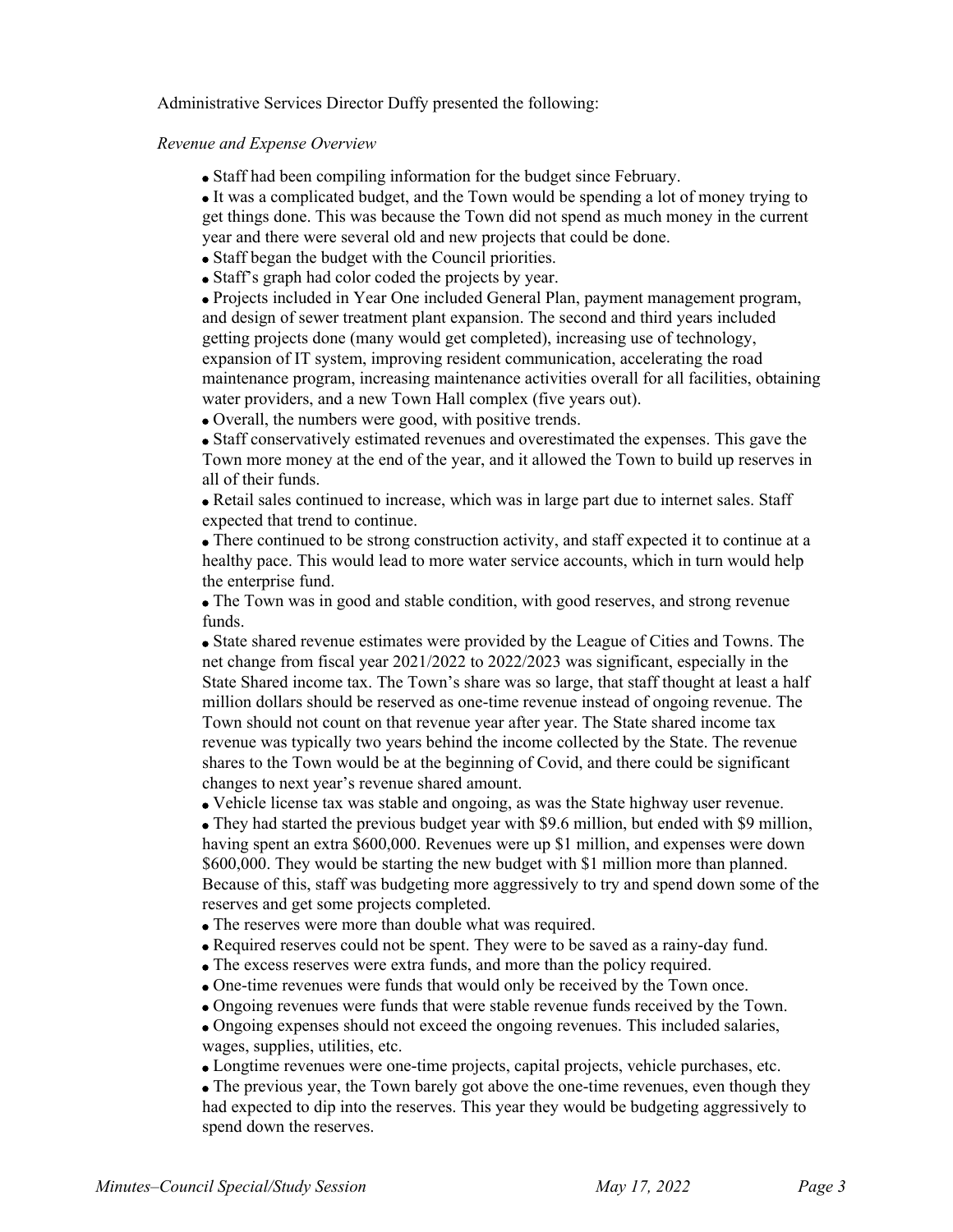• The HURF fund was a small fund.

One percent of the sales tax went to the General Fund.

The police department building budget and other project budgets were high so that there was a buffer in case more money was needed for the police building.

• Staff recommended transferring \$500,000 over from the General Fund to ensure there was enough money.

• The ongoing payments were mostly service payments.

The future five-year new Town Hall project would need to be borrowed money.

The water enterprise fund was healthy, with revenues exceeding expenses. Staff was proposing a rate study since it had been five years since the last study.

The sewer enterprise fund was doing fine on the operating fund side, but the Town was spending a lot of money on capital and fixing many things. Staff was concerned about this fund. The equipment and parts were very expensive, and staff was unsure what needed to be done to keep it operating efficiently.

Transfers: Moving money from the general fund to the assets replacement fund to purchase vehicles and one building. An extra \$500,000 was transferred from the general fund to the general fund capital improvement fund for the police department if needed. A transfer of \$3.1 million from the general fund to the road Capital Improvement Project fund (CIP) to cover road projects. A transfer of \$1 million into the Covid state local recovery fund (the American recovery fund) to cover both projects budgeted with that money. It was a buffer. There would be \$200,000 of HURF money transferred to the road CIP. Money would be transferred to the debt service fund from the general fund to make the debt service payments. Through the resolution that set up the fund, the Town was transferring \$250,000 to support the police department and \$150,000 for the aquatic center back to the general fund. It had been happening for years. There were transfers to the water enterprise fund and the sewer enterprise fund at \$100,000 each for projects. Staff recommended borrowing money from WIFA. The first loan would be for the equalization basins and blowers. The project was under design. The Road 1 East sewer expansion was also under design. It would be an approximately \$5 million job. Staff had only budgeted \$2 million and would not be pursuing the loan until the project was out to bid. The interest rate was low but was rising and would be around 3.5%.

Council and staff discussed the following:

The Covid Relief funds needed to be obligated by 2026 and spent within two years. If the funds were not used, the Town would lose them.

• Staff thought the \$1.5 million budget was accurate for the blower project.

• The PSPRS was not addressed in the budget. The Town adopted a policy that they would use excess contingency general funds to make an annual contribution to pay it down. They had been making \$300,000 payments for the last four fiscal years. It was brought to Council every May or June for approval to make the payment. The Town's unfunded liability was approximately \$2.8 million. The Town had been paying \$400,000 to reduce the unfunded liability. By doing this, the Town was able to decrease their contribution rate for current retirees. The benefit was about 8% for every \$100,000. The amount should be paid off within 10 years. This year the Town had \$600,000 in contingency funds and would only spend \$75,000 of it. The Town could make a larger contribution. Members discussed the goal of bringing it to zero quickly.

The past discussion about the sewer plant accepting septage was no longer active because the plant could not handle it. It was an efficient plant with a small footprint and it was effective in cleaning water for recharge, but it was very sensitive. Because of the concentration of the septage, in order for the plant to accept it, they would need to construct a different style plant. There were differing opinions about the profitability of accepting septage, but staff thought the difficulty of treating septage made the process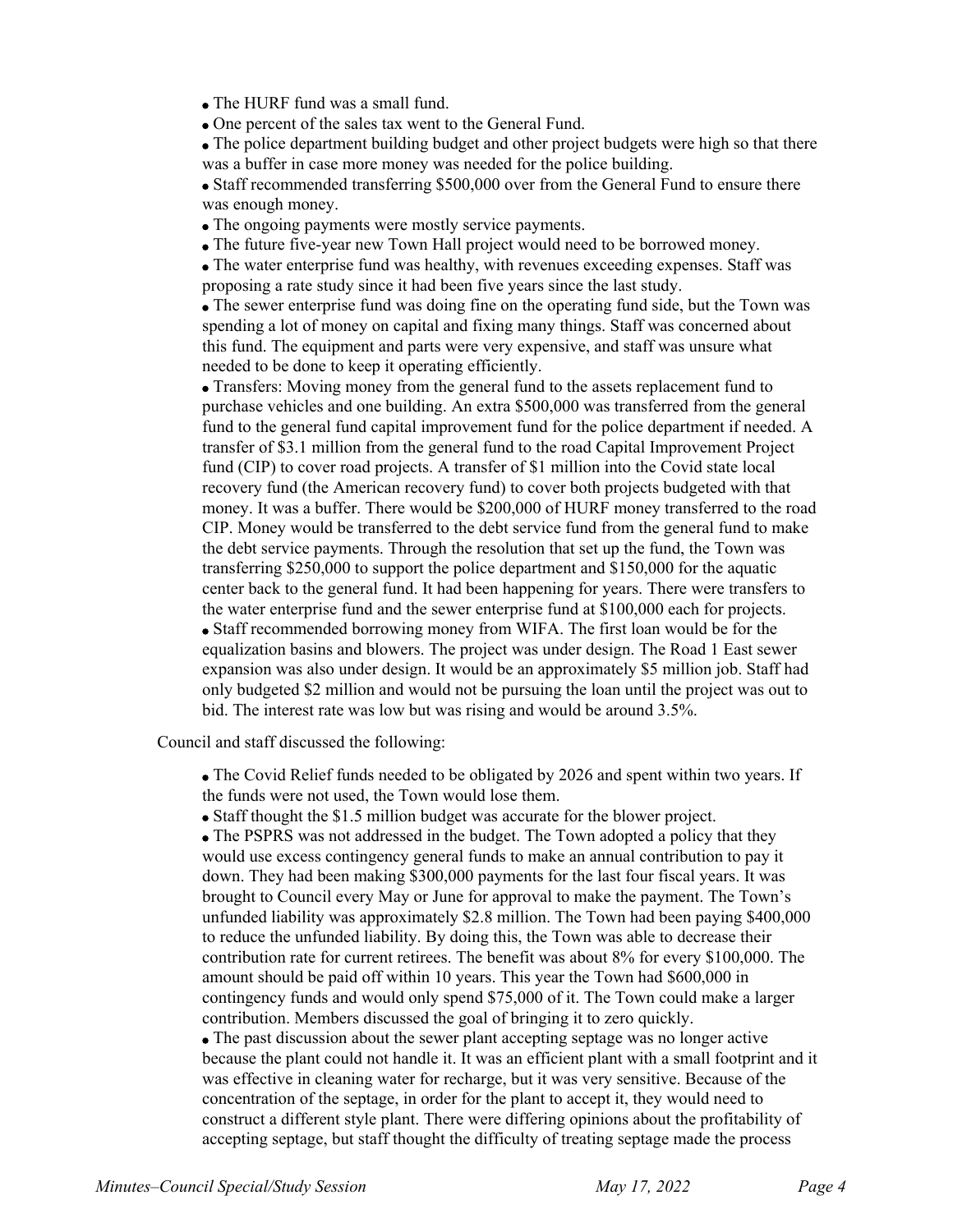expensive. Many plants were moving away from accepting septage due to the high cost and increased regulations on treating it.

Online orders charged local sales tax.

Town Manager Blackmore presented the following:

#### *Staffing and Wages*

Staff recommend adding seven positions. Six positions would be under the general fund and one in the water and sewer fund.

The Town had a contract previously for a Public Information Officer, and o because of the many important projects in the upcoming years (General Plan rewrite) that would require a lot of messaging, staff wanted to make it a position and budget for a full-time position. That position could also handle public affairs (what was going on in the legislature and intergovernmental agencies). A certified pool operator. There was currently no one on staff that was qualified o

to maintain the pool properly. In the long run it would save the Town money because they would not be deferring maintenance issues. This position would work part-time as a facilities maintenance person.

Three police officers. That would be moving forward in getting the police officers o off 12-hour shifts and on to 10-hour shifts. It was better for the community and the officers.

Custodian. The Town was adding a building and was already stretched thin on o their custodial staff.

Water and sewer technician. This would ensure proper maintenance of the ofacilities, which would increase the lifespan of the equipment and keep costs down.

Council and staff discussed the following:

The average salary for a certified officer was \$55,000. It was 10% lower in the academy, but upon certification they got the additional pay. They were currently doing a study of police officer wage comparison with the surrounding communities.

The \$116,000 budget for the Public Affairs Officer included all benefits for the job as well as wages. The salary was approximately 65% of the total budget (\$75,000 annually). Staff thought there was enough work to justify a full-time position, but the position could start out as part-time. With all the future projects and programs, staff thought it was important to have someone to get the right messaging out to the public. The person would also be monitoring public affairs and intergovernmental contracts. Staff believed there was a lot of work that could be done under the position. The position would ensure good social media information, personal interactions, and someone that could attend meetings. The position could ensure that all inquiries were appropriately responded to in a timely manner. Since staff was small and had a lot to do, the position was viewed as a professional person that would have the necessary skills to help with other administrative tasks in the front office. Staff would not recommend having a position that could be dissolved easily because it would be difficult to hire someone for the position if they decided to designate it as a part-time position. HR staff reviewed similar positions in the area to determine the salary. Improved communication would meet one of the Council goals. The position would be trained to handle social media and misinformation. Members were concerned that the social media presence would create a rabbit hole in which the commenting would not stop. Members were not sure they wanted to have a full-time position for the Public Information Officer. Staff was willing to try the position as a part-time position for a year and come back to Council if the position required full-time hours. The part-time position would not qualify for benefits, dropping the cost of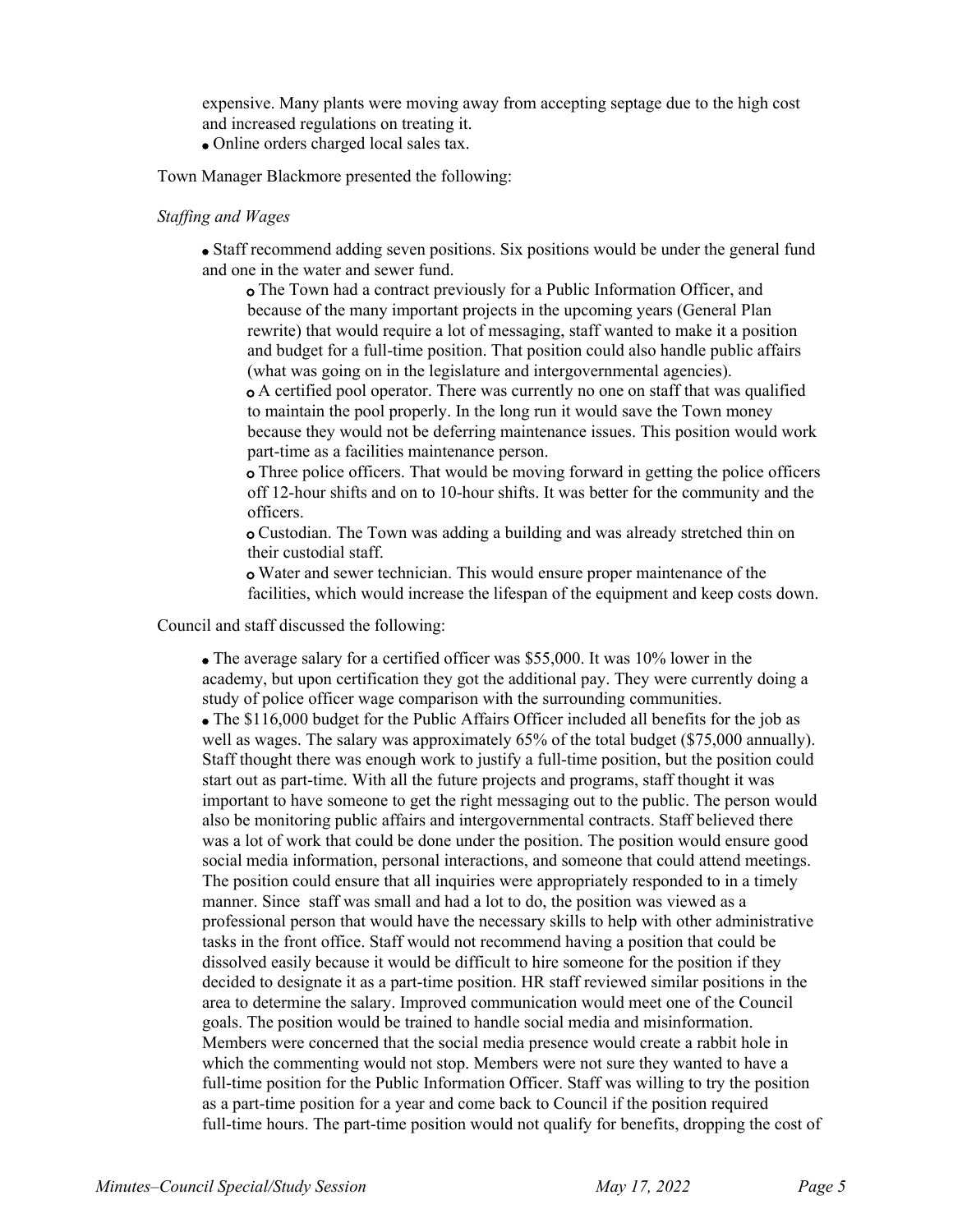the position. Members agreed part-time was how they wanted to proceed with the position.

The 12-hour shifts for police officers was out of necessity. Due to vacation time, sickness, and training, the shifts necessitated longer hours. There were times people had to carry out 14-hours shifts due to circumstances. The burnout with longer shifts was a problem. With three other officers, they could reduce the shifts to 10 hours, and it also allowed for overlap days for training purposes.

The Public Affairs Officer position one-time charge of \$5,600 was to buy office equipment and supplies. The position would not take over for the police department's public information position, but would work with them.

Administrative Services Director Duffy presented the following:

- The proposed budget included a 5% cost of living and up to a 2% merit increase.
- Staff shared data on how other comparable communities were handling cost of living increases during the increase in inflation.
- Prescott and the Town were doing the same cost of living and merit increases. Prescott
- Valley was implementing a 4% increase for both the cost of living and merit increase.
- The merit increase was performance-based.

Council and staff discussed the following:

Sedona had a range for their cost of living and merit increases, from 1 to 5%.

It was universal for area towns and the county to try and offset the increase in the cost of living.

Administrative Services Director Duffy presented the following:

## *Capital Improvement Projects (CIP) General Fund*

• The general fund CIP, the 1% sales tax, would fund the final construction of the police department.

Staff recommended that the asbestos removal for the donated trailers at the Roads Yard not be completed until the police department facility was completed. The Town could not dispose of the trailers until the asbestos was removed.

- There was \$300,000 budgeted for the General Plan, a Council goal.
- The pool replastering and deck resurfacing was budgeted at \$300,000.
- There was \$150,000 match for the CDBG grant (Senior Center Kitchen remodel).

Total funding to date for the Covid State local fiscal recovery funds was \$4.1 million from the federal government, with an additional \$1 million from the general fund and additional funding from an EPA grant, totaling \$5.6 million. The two projects would be the Peavine water line and Perkinsville and Hwy 89 water extension, which would get water across the highway. The estimated costs were based on current market conditions. The Perkinsville project was broken into three construction phases. Staff could add or subtract phases as needed based on costs.

## *Capital Improvement Projects (CIP) Road Fund*

- There was \$500,000 to reconstruct local streets.
- There was \$2.3 million for street improvements for fiscal year 2022/2023. Staff was working with the Roads and Street Committee and the roads were being designed.

## Council and staff discussed the following:

There was a total of \$3 million being moved over from the general fund, with \$500,000 being used in the current fiscal year for roads. That left \$2.5 million for roads. That was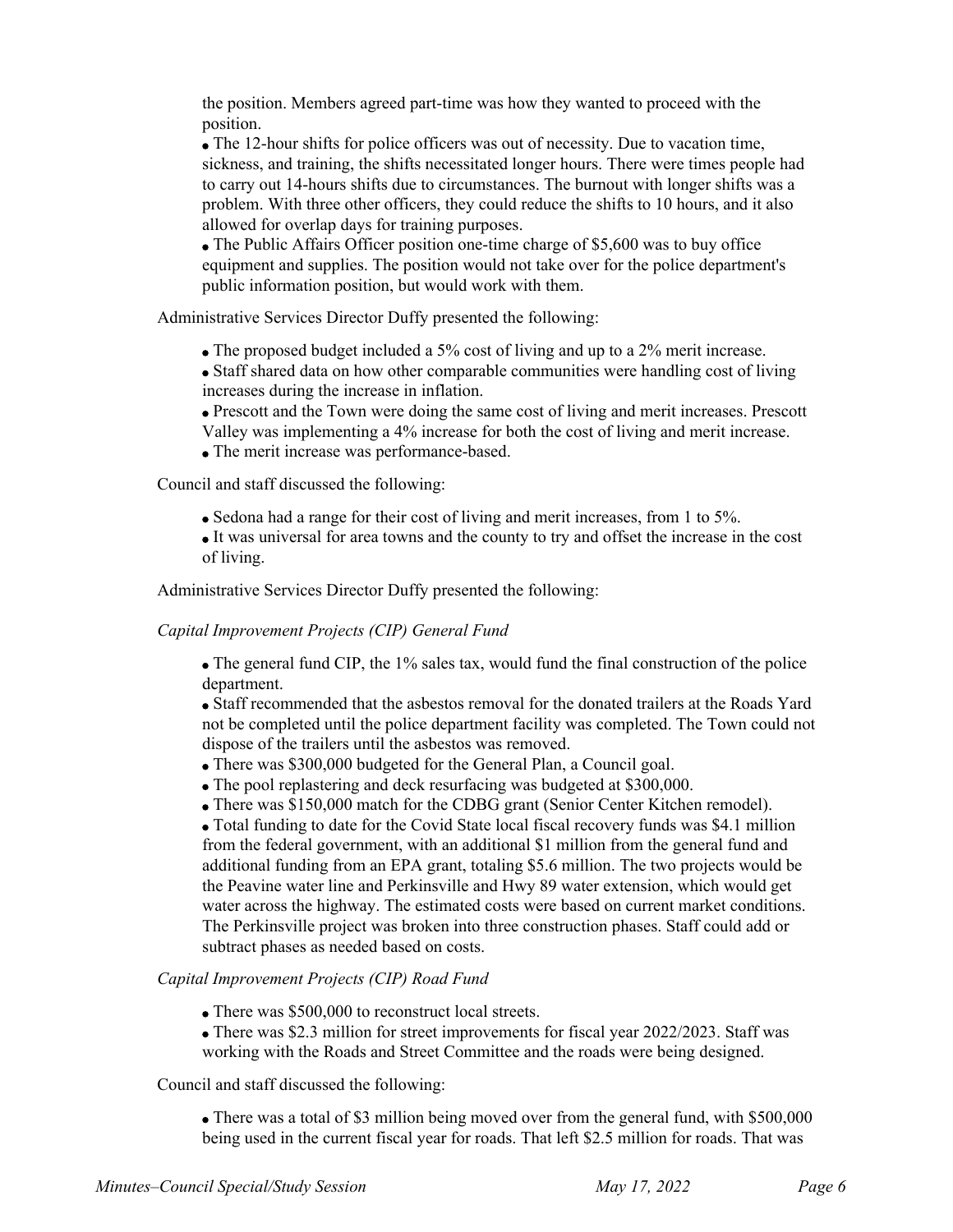all the money the Town had to spend on the roads for the proposed budget. The \$2.5 million would be enough to get from Road 1 South from the highway to Road 1 East (half a mile), and Road 1 East from Fletcher Court to Road 3 South (6,200 feet). This included utility money to get sewer under Road 1 East.

Staff explained that if the Town started working on the pavement management program that had been discussed, they could develop objective numbers that could help develop graphs that would show what the Town could get for their money. Back in 2018, staff estimated they needed \$1.8 - \$2 million annually to keep the roads at a current level. That would have increased based on the current market. Many of the roads did not have the necessary structure to be able to repair and patch them, and they were not built for large trucks. For many of the roads, they needed to be ripped out, six to eight inches of gravel added, and then three to four inches of asphalt added to make them real roads. With proper maintenance, the roads could last 20 years.

The \$500,000 would cover approximately a quarter mile of road.

Members discussed the costs of utilities and modifications to projects to allow for increased costs. If roads were resurfaced without the utility infrastructure, they would need to be ripped up in the future to add the utilities.

Members discussed the condition of various local Town roads.

There was \$100,000 budgeted for the pavement management program. The road inventory and conditions needed to be updated, including road specifications. There would be small ongoing costs for the program, such as licensing. The roads would be rerated every two to three years.

## *Capital Improvement Projects (CIP) Water Fund*

Projects included a backup generator at the North Campus well and the Yavapai College well and painting water tanks.

There was half a pole barn budgeted, with the other half covered by the Sewer CIP fund. Equipment could be parked under the structure.

There was \$65,000 budgeted for a new fill station, giving the town two fill stations.

## *Capital Improvement Projects (CIP) Sewer Fund*

• Completion of the screw press.

• \$1.1 million was budgeted for the equalization basin and the turbine blower was budgeted at \$1.35 million. The Town had borrowed \$1.5 million to ensure increased costs could be covered.

- Half the pole barn structure was budgeted.
- Road 1 East Sewer line had \$2 million budgeted.
- Plant expansion engineering was included.

Town Manager Blackmore presented the following:

#### *Supplemental Budget Requests*

- General Plan rewrite
- Pavement Management Program
- Sewer Plant Expansion
- Council iPads, so packets would not need to be printed.
- Human Resources Information System would improve and automate the HR system.
- Library eBooks

Fleet Management System – RTA software would automate and manage the fleet assets, including maintenance, age of fleet, etc.

Agenda Management Program – improvement of the agenda management system.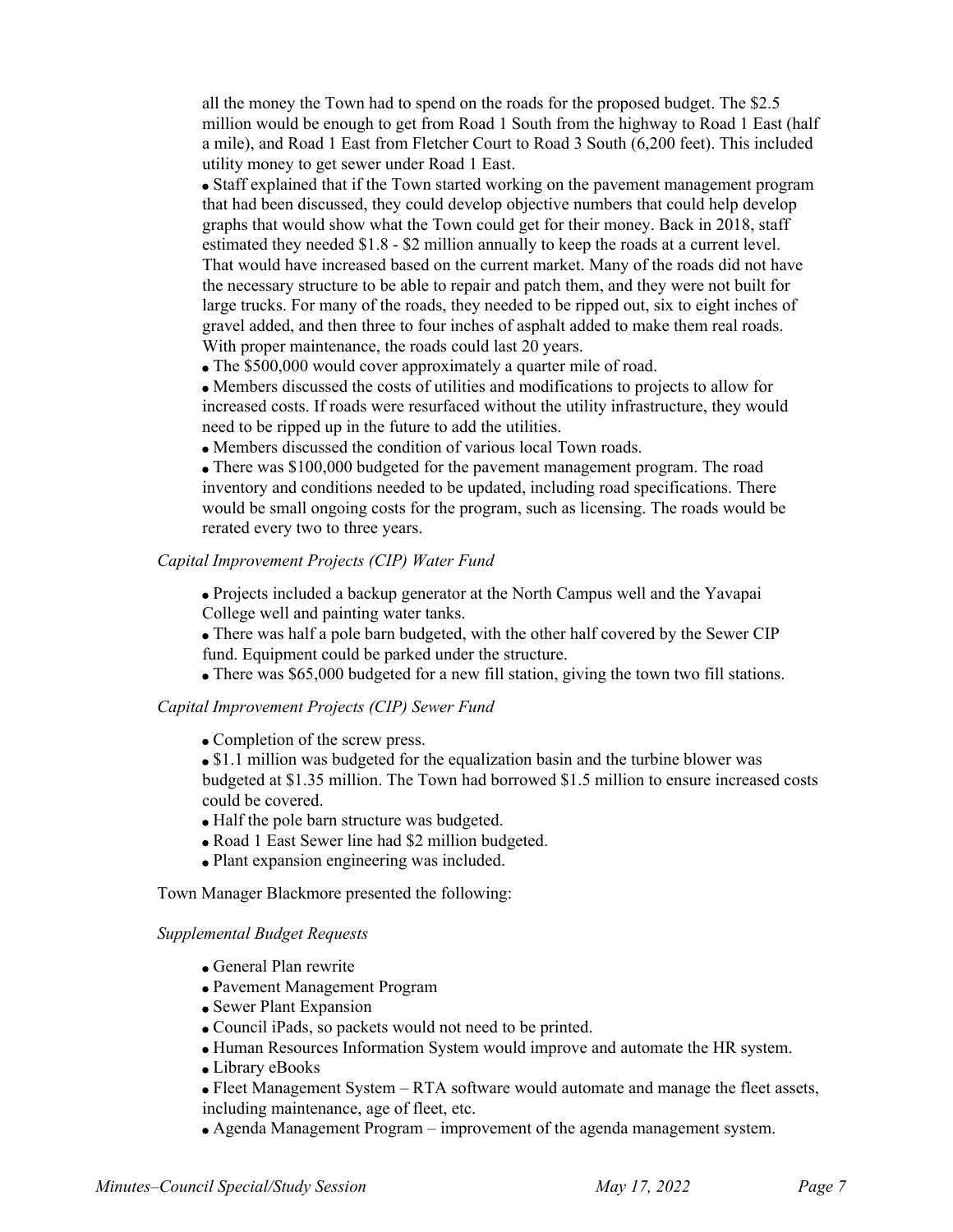- Bandwidth increase
- Part-time Public Affairs Officer
- Budget increases for advertising and public relations for all departments.

Road maintenance acceleration: maintenance along Hwy 89 and the purchase of a trailer and roller.

Increase in maintenance: fence maintenance, contract support services in parks, town facilities. One additional custodial position and utility maintenance were requested and increased contracting.

New Town Hall complex (5-year goal)

Council Stipends – Staff had looked at surrounding areas stipends, and the Town's stipends had fallen behind. They were currently getting \$6,000 for the mayor and \$3,600 for council annually. Surrounding areas were at \$9,000 for the mayor and \$6,000 for council annually. It had already been put in the budget for Council consideration.

Council and staff discussed the following:

Each increase for department advertisement and public relations was under each department's budget. The increases for the departments were reviewed.

The Greater Chino Valley Collaborative included people and entities working together to create more river and trail access, mitigation and land management, trail connection, and the preservation of Del Rio Springs, with future hopes of creating a State park. \$9,600 was added to the non-departmental advertising fund for the project.

Staff reviewed their current fleet management software program, which was not working for the Town's purposes because it lacked the appropriate tools. The current software company wanted to move into a three-year contract.

Staff would make the adjustments to the budget that were discussed at the meeting. Staff would do a small presentation at the next meeting, and Council would adopt the tentative budget, which would set the maximum amount that the Town could spend. From that point, the budget could be reduced, but it could not be increased.

The pool cover was for a new tarp and would replace the current deteriorating tarp.

The total budget was approximately \$46 million, up from \$41 million in the previous year.

The furniture prices for the police building were secured and staff could create purchase orders.

Members discussed adding an additional \$500,000 for roads. Staff explained that they had already transferred as much funding from the General Fund as they could. To get more money, they would need to reduce spending somewhere else or postpone another project. Staff reviewed the general fund expenses and how any unspent money in the upcoming budget could eventually be moved to roads if not used.

## **3) ADJOURNMENT**

MOVED by Councilmember Cloyce Kelly, seconded by Councilmember Tom Armstrong to adjourn the meeting at 7:57 p.m.

AYE: Mayor Jack Miller, Vice-Mayor Annie Perkins, Councilmember Tom Armstrong, Councilmember Eric Granillo, Councilmember Cloyce Kelly, Councilmember John McCafferty

#### **6 - 0 PASSED - Unanimously**